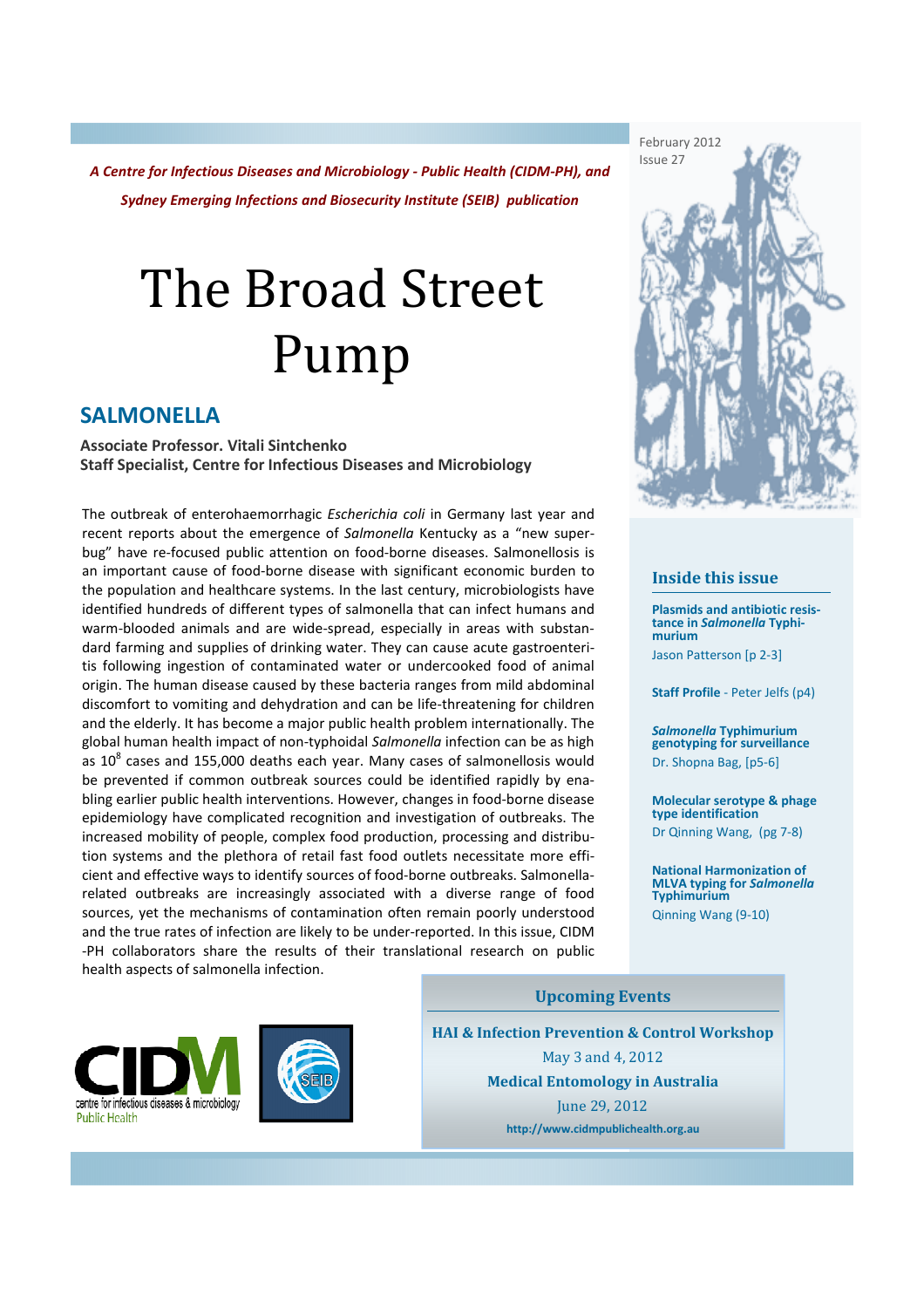## The role of plasmids in the acquisition and spread of antibiotic resistance in Salmonella Typhimurium

Jason Patterson,\* Sally Partridge, Jon Iredell

#### \*PhD student, Centre for Infectious Diseases and Microbiology

Salmonella infections of humans and warm-blooded animals are mostly due to a relatively small number of the >1500 recognised serovars of Salmonella enterica subspecies enterica [1], some of which infect a broad range of animal hosts while others are host specific [2]. These infections most commonly follow consumption of contaminated water or food [3].

#### Salmonella pathogenesis:

Once ingested, Salmonella pass through the gastrointestinal tract and adhere to intestinal epithelial cells by fimbriae present on the bacterial surface. Their uptake into the cell is facilitated by a type III secretion system (T3SS) encoded on the Salmonella pathogenicity island 1 (SPI-1). Virulence proteins are translocated from the bacterial cytoplasm into the host cell where they induce fluid secretion into the intestinal tract and inflammation and initiate internalization of the bacteria into membrane bound Salmonellacontaining vesicles (SCV) [2-3]. The SCV are essential for the survival of Salmonella within infected epithelial cells and are transported to the basal membrane where they enter phagocytic immune cells leading to systemic infection [3]. Within the SCV Salmonella express a T3SS encoded on Salmonella pathogenicity island 2 (SPI-2), which transfers virulence proteins into the host cell where they induce apoptosis and, in immune cells, suppress antigen presentation thus limiting the immune response [2-3].

#### S. Typhimurium and antibiotic resistance:

S. enterica serovar Typhimurium (STM) is the most commonly isolated Salmonella from humans in Australia, and notifications across Australia are increasing [4]. It can cause life-threatening systemic infection, especially in immunocompromised patients [2], for which antibiotic therapy is essential. Previously, ampicillin, chloramphenicol and trimethoprim-sulfamethoxazole were effective, but resistance to these antibiotics is now as high as 70% in some parts of the world [1]. Multidrug resistance in Salmonella is becoming a global problem attributable to resistance regions located on both the chromosome and plasmids [1, 5].

#### Antibiotic resistance plasmids in Enterobacteriaceae:

Plasmids are self-replicating extrachromosomal DNA elements that carry genes responsible for their autonomous replication, copy number within each cell and stable inheritance [6]. Some plasmids confer specific survival advantages on their host such as resistance to various antibiotics or toxic metals, or traits that enhance fitness or virulence [7 -8]. Some large conjugative plasmids carry multi-resistance regions consisting of multiple mobile genetic elements and many resistance determinants [9-10]. The most prevalent of these in the Enterobacteriaceae are known as IncF-type, IncA/C, IncL/M and IncI1, denoting their replication systems [6]. Such plasmids spread β-lactam, quinolone and aminogylcoside resistance genes [6] and their prevalence is generally linked to antibiotic use, which selects for commonly associated resistance genes. However, IncF-type plasmids are found in >50% of the intestinal flora of humans irrespective of resistance genes and appear to be the dominant type in species like E. coli [6, 11].

Different species of Enterobacteriaceae have major differences in their plasmid profiles including the likelihood of carrying a plasmid and the number, size and types of plasmid. This suggests that plasmids evolve within the constraints of host cell limitations, which has important implications for their evolution and spread [12].

#### S. typhimurium antibiotic resistance & virulence plasmids:

Most (67-88%) STM strains carry a virulence plasmid called pSLT [13-14]. It is a self-transmissible, low copy number (estimated 2.75 copies per cell), IncF-type plasmid of approximately 94 kb [5, 14-15]. It encodes genes that increase adhesion to intestinal epithelial cells (pef), resistance to complement killing (rck) and apoptosis of infected cells (spv) [14]. Recently, several pSLT variants that also carry resistance genes have been identified in clinical isolates [16 -18]. Some of these can conjugate into various Salmonella serovars and displace the natural pSLT in STM (whilst retaining the same virulence properties) [19]. The combination of antibiotic resistance and virulence means that resistant populations will be selected, even in the absence of antibiotic pressures [6]. These shifts in plasmid evolution may lead to greater dissemination of more virulent and resistant salmonellas and may represent an adaptive strategy for these plasmids to spread [5, 19].

A local survey of plasmids in resistant (n=21) and sensitive (n=21) STM isolates, collected by the Enteric Reference Laboratory at CIDM, between January 2009 and October 2010 revealed that all sensitive isolates had pSLT only (on the basis of one MLVA target located on this plasmid, the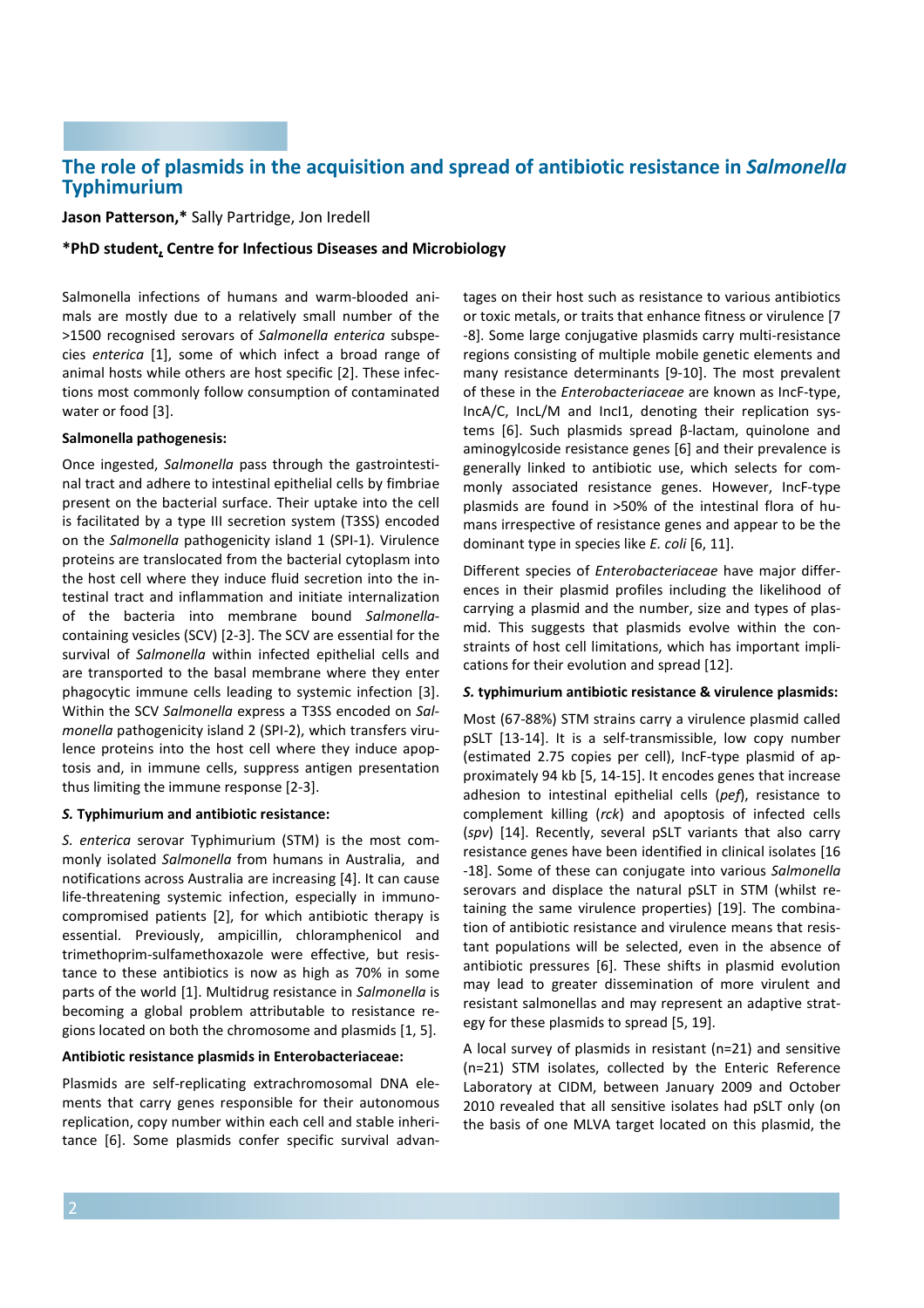presence of the spv operon and correct plasmid size and type).

Two resistant isolates had a typical Enterobacteriaceae plasmid (IncI1) plus pSLT, seven had only typical Enterobacteriaceae plasmids (two IncI1, four IncHI1, one IncL/ M and one IncA/C between them) and six had plasmids that were untypable by a PCR-based replicon typing scheme [20]. One resistant isolate had pSLT plus the chromosomal resistance region SGI-1, another had chromosomal resistance regions RR1 and RR2. The location of resistance genes, in two isolates that had pSLT only and two with neither detectable plasmids nor known chromosomal resistance regions, remains unexplained. No IncF plasmids common in other Enterobacteriaceae (e.g. those carrying ESBL resistance in E. coli) were found. This may be because the pSLT replicon is so similar to the IncF replicons that they are incompatible in the same bacterial cell.

The intracellular life-style of salmonella may limit exposure to and exchange of genetic material with other intestinal pathogens, such as E. coli and K. pneumoniae. This may significantly influence how salmonella plasmids evolve and acquire resistance determinants, but the acquisition and spread of the common antibiotic resistance plasmids of the Enterobacteriaceae may be an indication of things to come.

#### References

- 1. Su, L.H., Chiu, C.H. Salmonella: clinical importance and evolution of nomenclature. Chang Gung Med J, 2007;30:210-9.
- 2. Ohl, M.E., Miller S.I. Salmonella: a model for bacterial pathogenesis. Annu Rev Med 2001;52: 259-74.
- 3. Foley, S.L., Lynne A.M. Food animal-associated Salmonella challenges: pathogenicity and antimicrobial resistance. J Anim Sci, 2008;86 Suppl 14: E173-87.
- 4. Bright, A., Monitoring the incidence and causes of diseases potentially transmitted by food in Australia: annual report of the OzFoodNet Network, 2009. Commun Dis Intell, 2010;34:396-426.
- 5. Chu, C., Chiu C.H., Evolution of the virulence plasmids of nontyphoid Salmonella and its association with antimicrobial resistance. Microbes Infect, 2006;8: 1931-6.
- 6. Carattoli, A., Resistance plasmid families in Enterobacteriaceae. Antimicrob Agents Chemother, 2009; 53:2227-38.
- 7. Johnson, T.J., Nolan L.K., Pathogenomics of the virulence plasmids of Escherichia coli. Microbiol Mol Biol Rev, 2009; 73:750-74.
- 8. Bennett, P.M., Plasmid encoded antibiotic resistance: acquisition and transfer of antibiotic resistance genes in bacteria. Br J Pharmacol, 2008; 153 Suppl 1: S347-57.
- 9. Grohmann, E., Muth G., Espinosa, M. Conjugative plasmid transfer in gram-positive bacteria. Microbiol Mol Biol Rev, 2003;67:277 -301
- 10. Liebert, C.A., Hall R.M., Summers A.O., Transposon Tn21, flagship of the floating genome. Microbiol Mol Biol Rev, 1999; 63:507-22.
- 11. Johnson, T.J., et al., Plasmid replicon typing of commensal and pathogenic Escherichia coli isolates. Appl Environ Microbiol, 2007; 73:1976-83.
- 12. Sherley, M., Gordon D.M., Collignon, P.J. Species differences in plasmid carriage in the Enterobacteriaceae. Plasmid, 2003;49:79- 85.
- 13. Brown, D.J., Munro, D.S., Platt D.J., Recognition of the cryptic plasmid, pSLT, by restriction fingerprinting and a study of its incidence in Scottish Salmonella isolates. J Hyg (Lond), 1986;97: 193- 7.
- 14. Ahmer, B.M., Tran M., Heffron F., The virulence plasmid of Salmonella typhimurium is self-transmissible. J Bacteriol, 1999; 181:1364 -8.
- 15. McClelland, M., et al., Complete genome sequence of Salmonella enterica serovar Typhimurium LT2. Nature, 2001;413:852-6.
- 16. Kingsley, R.A., et al., Epidemic multiple drug resistant Salmonella Typhimurium causing invasive disease in sub-Saharan Africa have a distinct genotype. Genome Res, 2009;19:2279-87.
- 17. Izumiya, H., et al., Whole-genome analysis of Salmonella enterica serovar Typhimurium T000240 reveals the acquisition of a genomic island involved in multidrug resistance via IS1 derivatives on the chromosome. Antimicrob Agents Chemother, 2011; 55:623- 30.
- 18. Herrero, A., et al., Characterization of pUO-StVR2, a virulenceresistance plasmid evolved from the pSLT virulence plasmid of Salmonella enterica serovar Typhimurium. Antimicrob Agents Chemother, 2008;52:4514-7.
- 19. Platt, D.J., Taggart J., Heraghty, K.A. Molecular divergence of the serotype-specific plasmid (pSLT) among strains of Salmonella typhimurium of human and veterinary origin and comparison of pSLT with the serotype specific plasmids of S. enteritidis and S. dublin. J Med Microbiol, 1988;27:277-84.
- 20. Carattoli, A., et al., Identification of plasmids by PCR-based replicon typing. J Microbiol Methods, 2005; 63:219-28.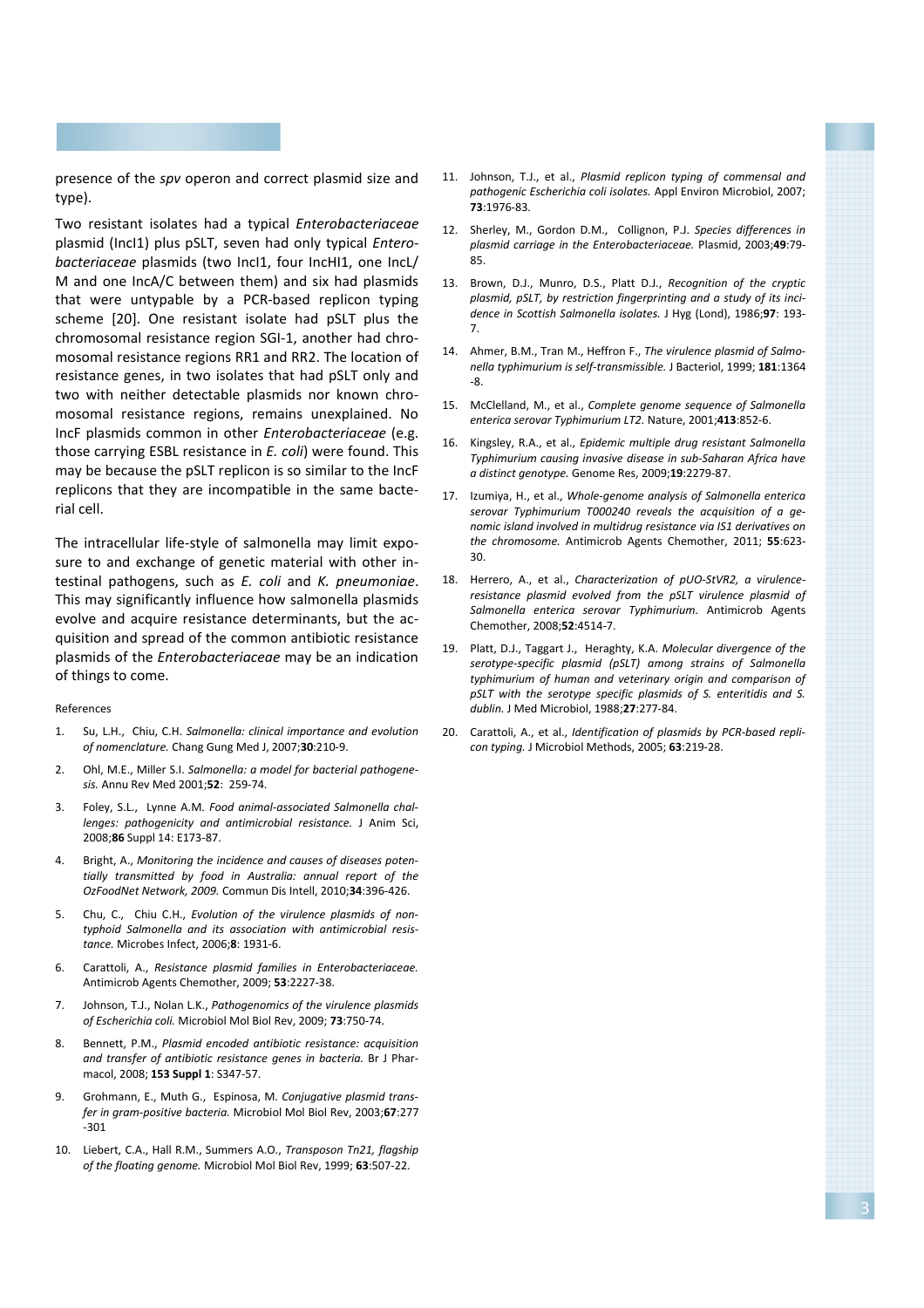

| Peter Jelfs                            |
|----------------------------------------|
| <b>Senior Hospital Scientist</b>       |
| NSW Mycobacterium Reference Laboratory |
| $(+612)$ 9845 6255                     |
| peter.jelfs@swahs.health.nsw.gov.au    |
|                                        |

Peter Jelfs is the Senior Scientist in-charge of the NSW Mycobacterium Reference Laboratory (MRL) within CIDMLS, Westmead Hospital. A graduate of the University of Western Sydney with a degree in Environmental Health, Peter has had a long career in diagnostic clinical microbiology, molecular biology and bacterial epidemiology.

The NSW MRL performs an important public health role in the characterisation of laboratory confirmed cases of tuberculosis in NSW and is the major contributor to the accumulation of data on the incidence of tuberculosis nationally. The NSW MRL receives around 1500 isolates of Mycobacterium species annually for identification and susceptibility testing, around a third of which are Mycobacterium tuberculosis. Peter has overseen the introduction of a wider range of rapid, molecular-based methods into the laboratory, particularly targeting the detection of antibiotic resistance genes. "It's important that we are able to provide clinicians with timely advice on the available treatment options, particularly if there is a high suspicion the patient has contracted a multi-drug or extensively -drug resistant strain" commented Peter. "It is highly probable, given the current trends, that our laboratory will see increasing numbers of difficult to treat cases of tuberculosis in the near future," he added.

Another of Peter's interests has been the ongoing establishment of a range of internationally recognised, molecular epidemiological techniques for genotyping of tuberculosis strains. Peter's work has resulted in an extensive database of tuberculosis genotypes which provide a valuable resource enabling characterisation of outbreak strains of this disease and assisting State TB case investigators in contact tracing.

# Upcoming Symposia

# CIDM-PUBLIC HEALTH & SYDNEY EMERGING INFECTIONS AND BIOSECURITY INSTITUTE (SEIB) A SHORT COURSE IN HEALTHCARE-ASSOCIATED INFECTION PREVENTION & CONTROL New approaches to old problems

May 3-4, 2012

Education Block, Westmead Hospital

For program, abstract submission & registration form see http://www.cidmpublichealth.org/

## MEDICAL ENTOMOLOGY IN AUSTRALIA: Past, Present & Future Concerns

A one day symposium to honor the career of Prof. Richard Russell

Director, Medical Entomology, ICPMR, University of Sydney & Westmead Hospital

## June 29th, 2012

## Education Block, Westmead Hospital

For registration, program, travel and accommodation see: http://medent.usyd.edu.au/richard/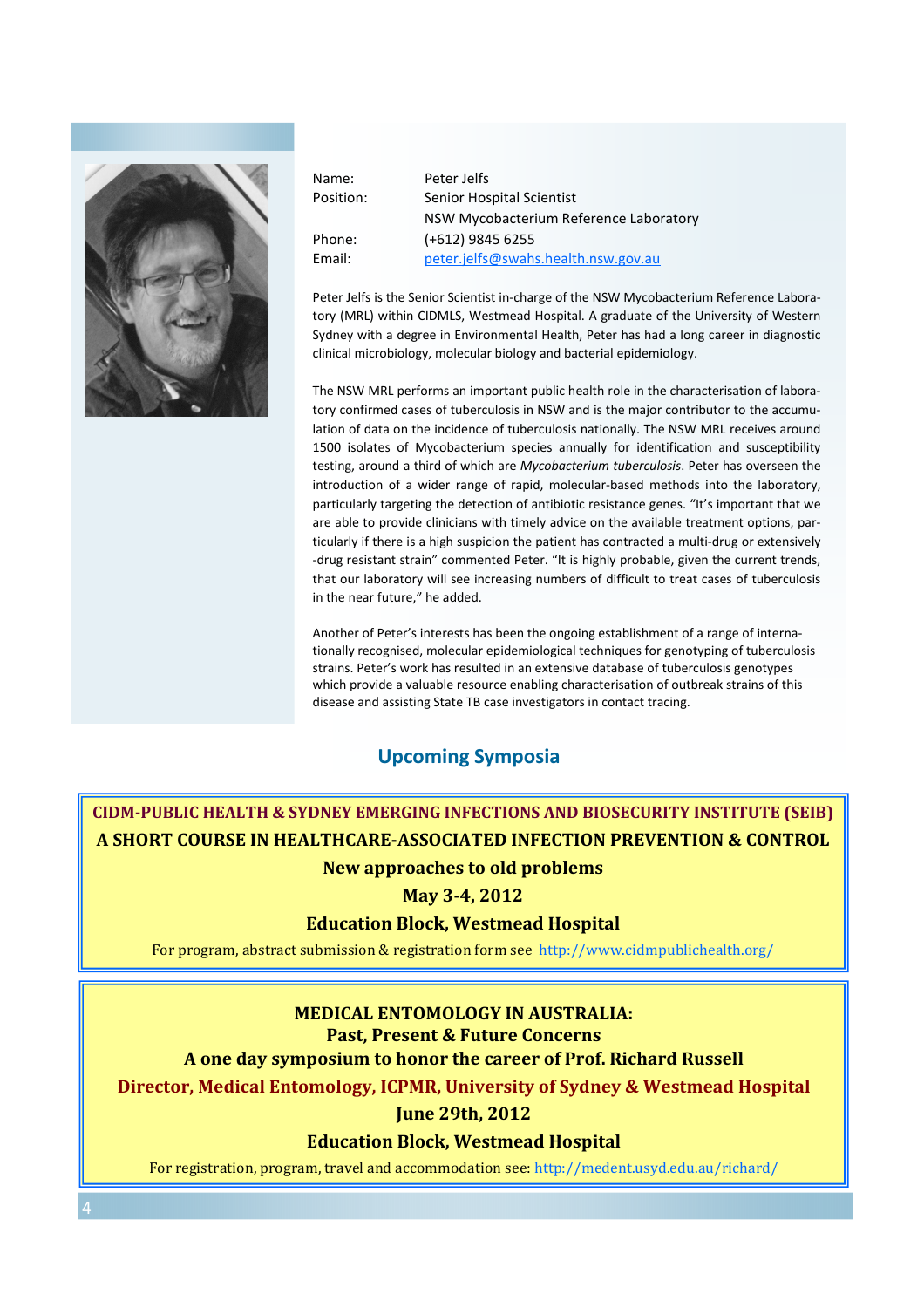# Prospective genotyping of Salmonella Typhimurium for public health

## Dr Shopna Kumari Bag, Public Health Registrar, Centre for Infectious Diseases and Microbiology

#### Salmonellosis in New South Wales:

Salmonellosis is a common cause of gastro-intestinal disease in Australia; notifications of human infections increased from 6,191 in 2000 to 12,252 in 2011.(1) This trend is reflected in NSW, with notifications increasing from 1,416 in 2000 to 3,473 in 2011.(2) OzFoodNet estimate that the ~5.4 million cases of food-borne disease per year, is costing Australia A\$1.2billion annually.(3)

Most human Salmonella infections are due to Salmonella enterica subsp. enterica. In NSW, in 2011, 59% of these were identified as serotype S. Typhimurium (STM).(4) STM causes apparently sporadic infections, and is frequently identified as the agent responsible in gastroenteritis outbreaks.(5) The timely surveillance, investigation and management of outbreaks involving contaminated food is imperative for public health investigations. (5)

#### S. Typhimurium strain typing:

The current method of choice for STM strain typing, for outbreak identification and investigation is multiple locus variable-number tandem-repeat analysis (MLVA). MLVA is a PCR-based method that utilises the principle of amplification and fragment analysis of five variable-number tandem repeat (VNTR) loci of STM. The loci are analysed for fragment size, in the order of STTR9-STTR5-STTR6-STTR10 -STTR3. The size of each locus can be determined by the number of repeat units. The last locus is represented as its actual length in base pairs. One of the advantages of this nomenclature is the ability to recognise related, but slightly different MLVA profiles that may be epidemiologically linked.(5) Furthermore, his also assists in distinguishing between outbreaks based on slight differences at one or more loci, and can be used in defining outbreakrelated cases. Compared to phage typing and pulse field gel electrophoresis, MLVA data can be easily analysed and shared between laboratories and countries. However, this requires standardisation, which is currently being implemented in Australia, Europe and North America. (See accompanying article by Qinning Wang)

#### Prospective surveillance of salmonellosis. Aim:

The aim of this project was to describe the role of STM MLVA typing in the surveillance and investigation of foodborne outbreaks. Retrospectively, MLVA data from the

NSW Enteric Reference Laboratory, and epidemiological outbreak/cluster data from the NSW reports, through the NSW Health Enteric team, were collected for the period, January 2009 to June 2011. Individual MLVA patterns were analysed for clusters using the laboratory cluster definition: "5 or more isolates with the same MLVA type over a period of 4 weeks". Isolates were also sent for phage typing.

#### Results

During the study period there were 4903 STM isolates, which were classified into 732 MLVA patterns. Only 32 (4.4%) of the MLVA patterns were clustered (as defined above); 23 of these clusters were not linked to any foodborne disease investigation. Thirty food-borne disease outbreaks, associated with the remaining 9 clustered MLVA patterns were investigated by public health units, including 2 or more separate clusters associated with each of 7 MLVA patterns.

Altogether, a total of 60 food-borne outbreaks (identified by epidemiological and/or microbiological surveillance) were investigated during the study period; 29 MLVA types were identified for 53 outbreaks, 7 of which were clustered. The 7 clustered MLVA types were 3-9-7-12- 523, 3-9-7-13-523, 3-9-7-14-523, 3-9-8-12-523, 3-9-8-13- 523, 3-12-9-10-550 and 3-13-11-9-523.



Figure 1. Total Number of MLVA patterns in different phage types

Phage typing results were available for 63% of the 4903 isolates, which belonged to 82 phage types. The 6 most common phage types (PT) were PT's 170 (54%), 9 (10%), 135 (7%), 135a (5%), 126 (3%), 44 (3%) and 193 (3%)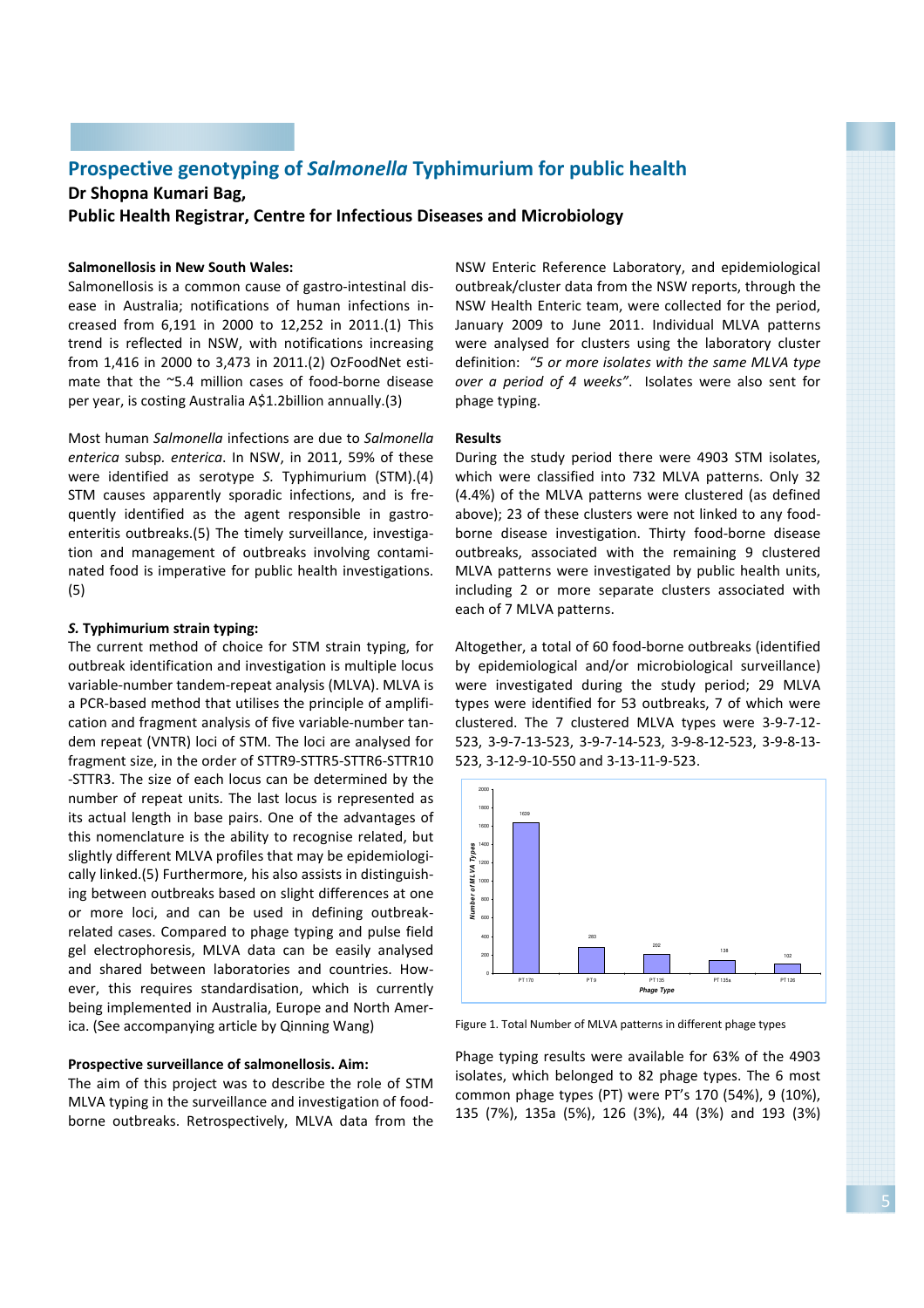

(Figure 1.), constituting 85% of isolates. The frequencies of MLVA patterns for the STM isolates were examined. The 3 most common MLVA patterns, represented one third of the isolates; they were 3-9-7-13-523 (18%), 3-9-8-12-523 (6%) and 3-9-7-12-523 (6%) and all corresponded to PT170.

The subset of PT170 (N=1639) isolates for the period January 2009 and December 2010, is represented by the green shaded area in Figure 2. The other coloured areas represent separate food-borne outbreaks, attributed to different MLVA patterns, and linked to PT170. Overall the 1639 PT170 isolates were classified into 110 MLVA types, 5 of which accounted for 76% of isolates and caused the clusters shown in Figure 2. They included the 3 most common of all MLVA patterns (shown above), plus 3-9-7-14-523, and 3-9-8-13-523.



Figure 2. Examples of outbreaks of STM phage type 170 characterised by

#### matching MLVA patterns.

#### Conclusions:

The use of MLVA for STM strain typing has been widely practised only for approximately the last 5 years or so. As a result, its use in public health surveillance and outbreak detection is somewhat novel, and requires a careful evaluation and evidence synthesis. The results from this study represent only a small set of data, and may be affected by biases and limitations often faced in analysis of small samples. The data does, however, demonstrate the discriminatory nature of MLVA typing of STM, in defining similar versus distinct epidemiological clusters. The more rapid the turn around time of MLVA as compared to phage typing will result in outbreaks being identified much more rapidly. Although the numbers of identifiable clusters (based on the definition used) were limited, it is clear that some MLVA patterns are endemic and may reflect common but unidentified sources.

#### Acknowledgements

I would like to acknowledge and thank my supervisors Tania Sorrell and Vitali Sintchenko for their help and support with this project. I would also like to acknowledge the key collaborators in this project, for their data and expertise, Peter Howard and Qinning Wang at the NSW Enteric Reference Lab, Jennie Musto, Katina Kardamanidis, Neil Franklin and Kate Ward from the NSW Ministry of Health, and Craig Shadbolt from the NSW Food Authority.

#### References:

- 1. Number of notifications of Salmonellosis, Australia, in the period of 1991 to 2100 and year-to-date notifications for 2012 [database on the Internet]. National Notifiable Diseases Surveillance System. 2012. Available from: http://www9.health.gov.au/cda/Source/Rpt\_3.cfm.
- 2. Number of notifications of Salmonellosis, received from State and Territory health authorities in the period of 1991 to 2100 and year-todate notifications for 2012 [database on the Internet]. National Notifiable Diseases Surveillance System. 2012 [cited 1 February 2012]. Available from: http://www9.health.gov.au/cda/Source/Rpt\_4.cfm.
- 3. Hall G, Kirk MD, Becker N, Gregory JE, Unicomb L, Millard G, et al. Estimating Foodborne Gastroenteritis, Australia. Emerging Infectious Diseases. 2005;11(8):1257-64.
- 4. NSW Enteric Reference Laboratory. Enteric Database. 2012.
- 5. Heck M. Multilocus variable number of tandem repeats analysis (MLVA) - a reliable tool for rapid investigation of Salmonella Typhimurium outbreaks. Euro Surveillance. 2009;14(15).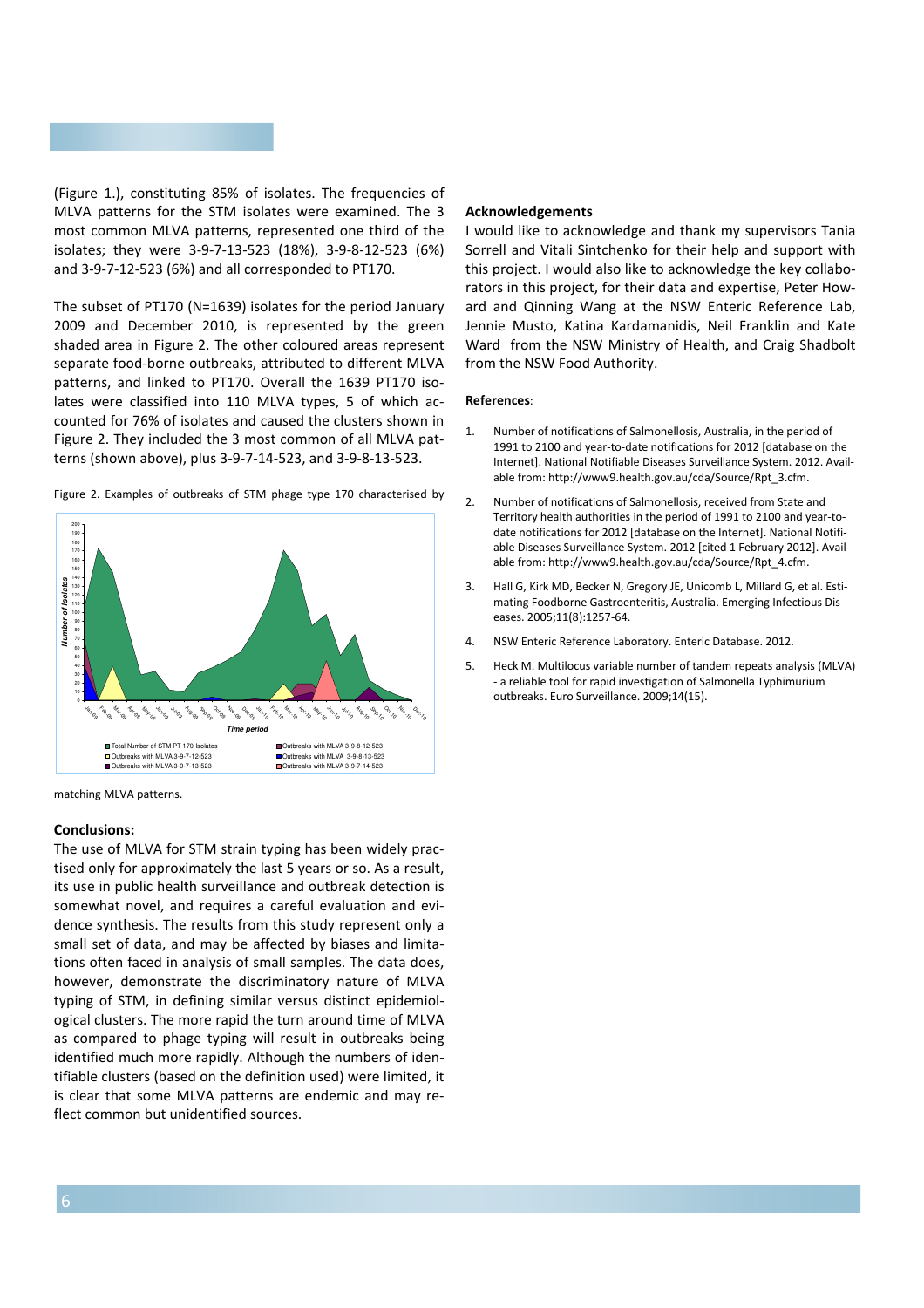## Molecular approaches to Salmonella serotyping and phage typing

#### Dr Qinning Wang,

Scientific Officer, Centre for Infectious Diseases and Microbiology Laboratory Services

Salmonella infections are a major public health concern in Australia. The genus Salmonella comprises two species: S. enterica and S. bongori, and contains more than 2500 recognized serotypes(1) but only S. enterica subspecies enterica I (one of 6 subspecies of S. enterica) is of clinical relevance to humans and warm-blooded animals. A relatively small number of serotypes cause human salmonellosis ranging in severity from mild gastrointestinal to potentially fatal systemic diseases (including typhoid fever). Rapid, accurate serotype identification is critical for outbreak investigation and surveillance. For common serotypes, such as S. Typhimurium (STM), further subtyping is required and, until recently, phage typing has been the method of choice.

#### Conventional Salmonella sero-/phage typing:

Serotyping of Salmonella enterica is based on the use of specific antisera to distinguish more than 150 unique surface polysaccharide (O) and flagellar (H) antigens and, for S. Typhi, the Vi capsule antigen, according to the Kauffman-White scheme (1). It is labor-intensive and expensive and may fail because of atypical expression of surface O or H antigens by some isolates.

Phage typing is based on the variable susceptibility, of different strains, to bacteriophages, which either lyse the host bacteria or are incorporated into its DNA (i.e. become lysogenic). The phage type is determined by the lytic and lysogenic patterns produced by a panel of phages (2). In NSW, STM is the most common serotype isolated from humans and animals, which for decades has been routinely subtyped by this method. However, the utility of phage typing is limited by: delayed results due to the need for interstate referral of isolates (because the international phage panel is restricted to one or two reference laboratories in each country), relatively poor discriminatory power and subjectivity of interpretation, leading to some interlaboratory differences.

#### Molecular approaches to Salmonella sero/phage typing:

Recently, there have been alternative approaches to Salmonella strain typing, to complement, or potentially replace, traditional serotyping and phage typing. For serotype identification, these include PCR-based methods targeting genes encoding the O, H, and Vi antigens (3, 4) or other serotype-specific genes (5). Phage type-specific sequences in STM and its phages can be targeted to distinguish phage types by PCR and sequencing (6). Techniques applied in molecular serotype or phage type identification include multiple single or multiplex PCRs, DNA sequencing, amplified fragment length polymorphism, real-time PCR, mass spectrometry and DNA microarrays. Many of these strategies are complicated, labor-intensive and expensive or have limited reproducibility and discriminatory power; so far, none have emerged as widely accepted alternatives to conventional methods.

#### A new serotype identification system for Salmonella:

We have developed a multiplex PCR based reverse line blot (mPCR/RLB) assay (7) to rapidly identify common Salmonella serotypes. Comparison of genomic sequences of the reference strain, STM LT2 and non LT2 Salmonella, identified 17 Salmonella-specific, S. enterica subsp. Ispecific or S. enterica serotype Typhimurium-specific targets (8) suitable for mPCR/RLB, for which 38 biotinlabelled primer sets and amino-labelled probes were designed. The method was evaluated by testing 310 randomly selected S. enterica subsp. I isolates, representing 38 common and rare serotypes from our culture collection, using single PCR and sequencing to confirm mPCR/ RLB results. The assay differentiated 310 S. enterica isolates into 208 RLB types. 295 of 310 isolates displayed closely clustered RLB patterns corresponding with serotypes. The rest of 15 isolates were grouped with clusters corresponding to different serotypes to which they had been originally assigned, using antisera. Repeat serotyping showed that the initial results of four isolates had been incorrect and the rest of 11 had the same serotypes as previously assigned. Overall, the serotypes of 299 of 310 isolates (97%) were correctly assigned by mPCR/RLB, based on the RLB patterns (Fig 1). The discriminatory power of the assay is greater than conventional serotyping with a 97% typeability of the isolates. The accuracy of the assay was comparable with that of conventional serotyping and could be improved by the addition of probes targeting more Salmonella serotypes, when more sequence data become available. Meanwhile the small proportion of isolates, which were not assigned to correct serotypes by mPCR/RLB, suggests more serotype-specific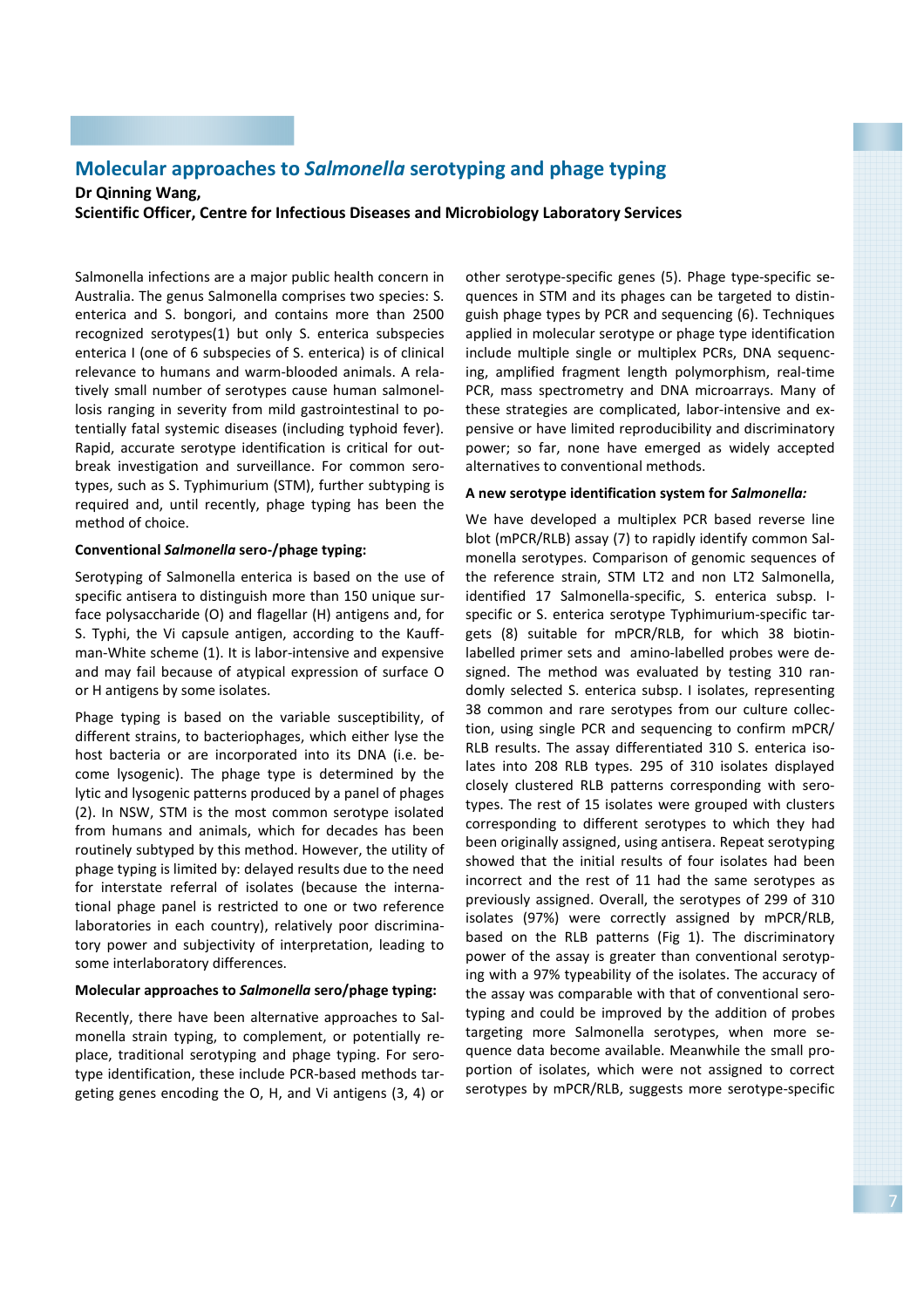#### CRISPR typing as a surrogate for phage typing

Another mPCR/RLB method has been developed for STM strain typing based on clustered regularly interspersed short palindromic repeats (CRISPRs), which are arrays of shor direct repeats, separated by variable, non-repetitive sequences or spacers (10). CRISPRs are widely distributed in bacteria and have been reportedly found in  $\sim$  40% and 90% of bacterial and archaeal genome sequences, respectively (9). Their structures vary greatly among microbial species due to the polymorphisms created by the variable spacers. The direct repeat region of Mycobacterium tuberculosis is one of the most extensively studied CRISPR loci from which spoligotyping was developed (11). In our study, three STM CRISPR loci were selected, based on the published whole STM LT2 sequence, available on the CRISPR webservice database (http://crispr.u-psud.fr/); two primer sets and 57 probes were designed for the mPCR/RLB assay. 97 randomly selected, sporadic STM isolates, representing 24 phage types, and 42 isolates from three known or suspected outbreaks were analysed. All three CRISPR loci were present in all 139 STM isolates, with varying degrees of polymorphisms, reflecting their different levels of genetic activity. CRISPR-3 was the most active locus, as shown by the greatest number of spacers identified. Overall, 54 different spacers and 48 CRISPR RLB profiles, were



Fig 1. mPCR/RLB identification of Salmonella serotypes based on positive percentage rates at each individual probe for isolates from 38 serotypes. No.: number of isolates tested

identified among the 139 isolates tested. The assay distinguished sporadic isolates from each other and, from outbreak strains. Three distinct CRISPR types were identified from the three confirmed or suspected outbreaks. CRISPR typing is more discriminatory than phage typing for individual strains, but strains of most phage types cluster together by the minimum spanning tree analysis (Fig 2), which indicates that the CRISPR typing may be used as surrogate for phage type prediction.

#### Conclusions.

We developed mPCR/RLB assays to identify a) the most common Salmonella serotypes in NSW and b) spacer sequence diversity of STM CRISPR regions, which can be used for phage type prediction and individual strain typing. The specificity, discriminatory power and high throughput of mPCR/RLB techniques promote these molecular alternatives for the identification of Salmonella serotypes and STM phage types as routine clinical procedures.



Fig 2. Minimum spanning tree analysis of 97 randomly selected Salmonella Typhimurium isolates, representing 24 phage types, based on CRISPR spacer diversity by mPCR/RLB. Coloured cycles

#### References

- 1. Popoff, M. Y., J. Bockemuhl, and L. L. Gheesling. 2004. Supplement 2002 (no. 46) to the Kauffmann-White scheme. Res.Microbiol. 155:568-570.
- 2. Anderson, E. S., L. R. Ward, M. J. Saxe, and J. D. de Sa. 1977. Bacteriophage-typing designations of Salmonella typhimurium. J Hyg (Lond) 78:297-300.
- 3. Herrera-Leon, S., R. Ramiro, M. Arroyo, R. Diez, M. A. Usera, and M. A. Echeita. 2007. Blind comparison of traditional serotyping with three multiplex PCRs for the identification of Salmonella serotypes. Res Microbiol 158:122-7.
- 4. Hong, Y., T. Liu, M. D. Lee, et al. 2008. Rapid screening of Salmonella enterica serovars Enteritidis, Hadar, Heidelberg and Typhimurium using a serologically-correlative allelotyping PCR targeting the O and H antigen alleles. BMC Microbiol 8:178.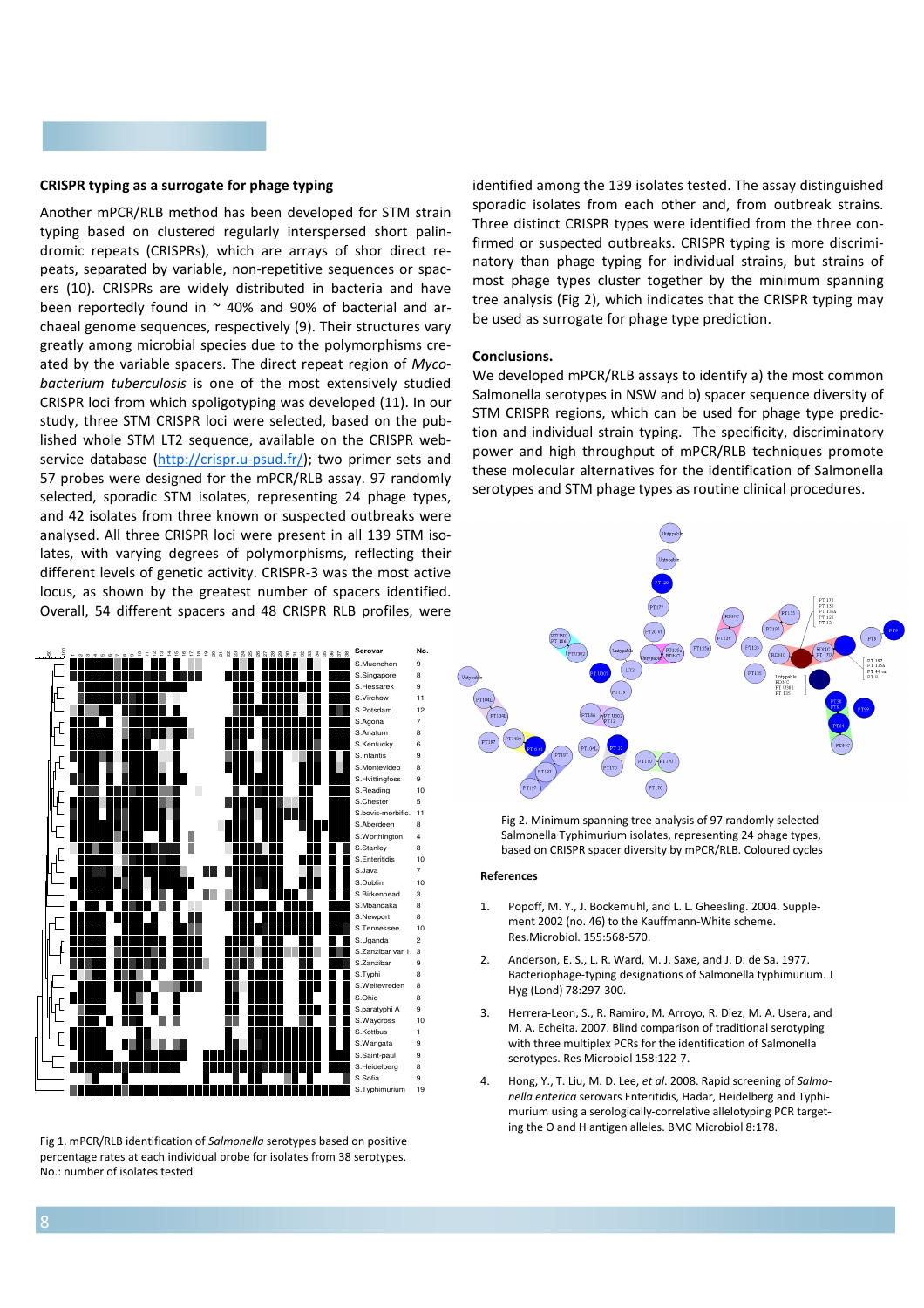- 5. Leader, B. T., J. G. Frye, J. Hu, P. J. Fedorka-Cray, and D. S. Boyle. 2009. High-throughput molecular determination of Salmonella enterica serovars by use of multiplex PCR and capillary electrophoresis analysis. J Clin Microbiol 47:1290-9.
- 6. Hu, H., R. Lan, and P. R. Reeves. 2002. Fluorescent amplified fragment length polymorphism analysis of Salmonella enterica serovar typhimurium reveals phage-type- specific markers and potential for microarray typing. J Clin Microbiol 40:3406-15.
- 7. Kong F, Gilbert GL. 2007. Multiplex PCR-based reverse line blot hybridization assay (mPCR/RLB)—a practical epidemiological and diagnostic tool. Nature Protocols 1, 2668 - 2680
- 8. Kim, H. J., S. H. Park, and H. Y. Kim. 2006. Comparison of Salmonella

enterica serovar Typhimurium LT2 and non-LT2 salmonella genomic sequences, and genotyping of salmonellae by using PCR. Appl Environ Microbiol 72:6142-51.

- 9. Godde, J. S. and A. Bickerton (2006). "The repetitive DNA elements called CRISPRs and their associated genes: evidence of horizontal transfer among prokaryotes." J Mol Evol 62(6): 718-29.
- 10. Jansen, R., J. D. Embden, et al. (2002). "Identification of genes that are associated with DNA repeats in prokaryotes." Mol Microbiol 43 (6): 1565-75.
- 11. Kamerbeek, J., L. Schouls, et al. (1997). "Simultaneous detection and strain differentiation of Mycobacterium tuberculosis for diagnosis and epidemiology." J Clin Microbiol 35(4): 907-14.

# National Harmonization of MLVA typing scheme for Salmonella Typhimurium between Enteric Reference Laboratories in Australia

# Dr Qinning Wang

Scientific Officer, Centre for Infectious Diseases and Microbiology Laboratory Services

Salmonella Typhimurium (STM) is one of more than 2500 Salmonella serotypes recognized in the genus Salmonella. It is the most common enteric pathogen causing foodborne infection in humans and animals in Australia. Subtyping of STM is required for outbreak investigation and disease surveillance. Historically, phage typing (1), a phenotypic method, has been used to differentiate individual strains of STM. Its limited discriminatory power means that certain phage types predominate for long periods in a geographical area, making outbreak detection difficult.

Recent developments in molecular typing methods have improved their discriminatory power and provided more accurate data for outbreak investigation. In Australia, multilocus variable number tandem repeat analysis (MLVA) has been used for subtyping STM since 2006, by most enteric reference laboratories (ERL). The Queensland Forensic and Scientific Services (QFSS) and Centre for Infectious Diseases & Microbiology (CDIM), New South Wales (NSW) have used MLVA, routinely for all STM isolates for several years. The Institute of Medical and Veterinary Science (IMVS) in South Australia (SA) and Microbiological Diagnostic Unit (MDU), Victoria (Vic), do phage typing routinely and use MLVA selectively and PathWest, Western Australian (WA), currently does pulse field gel electrophoresis (PFGE) typing and refers isolates for MLVA typing, if required, for multi-state outbreak investigations.

MLVA detects five different tandem repeat loci on the STM genome (2). Each locus contains variable numbers of repeated sequences which may be duplicated or deleted

as part of organism's adaptation to it environment. This leads to differences, between strains, in the total length of the amplified locus. The lengths of PCR products at the five loci are measured by capillary gel electrophoresis to obtain exact sizes for each locus. MLVA type is designated by reporting these variable lengths arranged in an agreed order (i.e. STTR9-STTR5-STTR6-STTR10-STTR3). Public Health and OzFoodNet epidemiologists in NSW and Qld have found routine, rapid MLVA testing useful for more timely identification and response to outbreaks. However, differences in result reporting from different laboratories make its use in investigations of multi-state or national outbreaks difficult.

The differences in reporting are due to the use of different coding systems, which include:

the original Lindstedt coding scheme (2) (used, until recently, by QFSS and MDU) in which an allele numbers are allocated randomly to particular locus sizes and,one for each of the five loci form the MLVA type;

an in-house system used by the IMVS, which was later replaced by

European Centre for Disease Control (ECDC) system (5) and

an "Australian" MLVA coding system (used by CIDM and MDU and recently adopted by QFSS), which was accepted, in principle, as the agreed method, but not universally implemented.

The latter is a repeat number-based coding system (3, 4) in which the number of repeated sequences at each locus is inferred by subtracting the length of the known flank